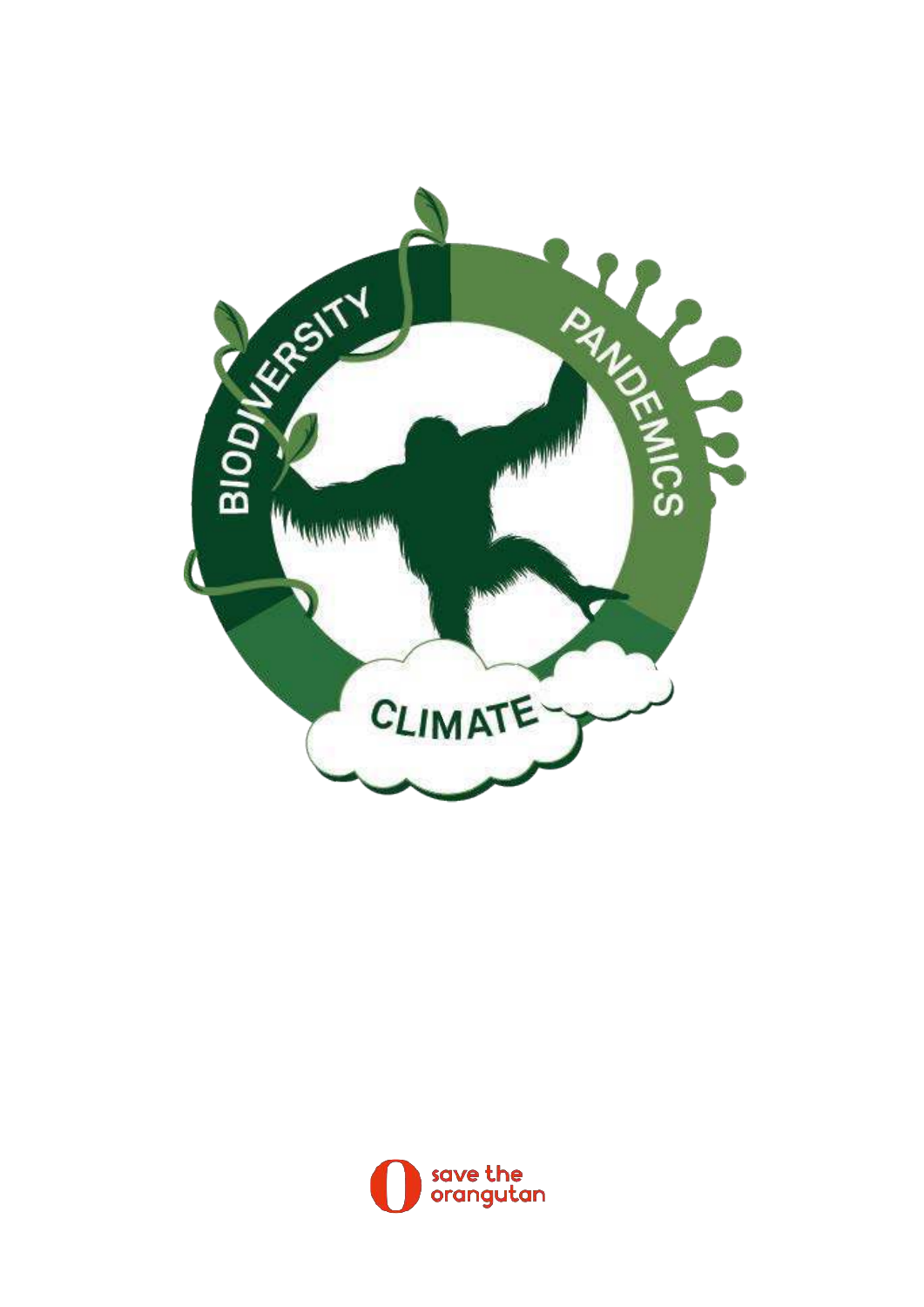



# **Save the Orangutan & THE BIODIVERSITY CRISIS**

**The tropical rainforests are areas of very high biodiversity. More than half of the world's terrestrial species live here. Borneo is a distinctive hotspot with a very rich biodiversity, and many of the animals and plants can only be found in the rainforest of Borneo. One of the most iconic animals is one of our closest relatives - the orangutan, which today only lives in Sumatra and Borneo.**

The wildlife is, however, threatened. We are currently experiencing a global biodiversity crisis, often called the sixth mass extinction. A 2019 UN report states that up to one million animal and plant species are on the verge of extinction. Out of all animal and plant species listed in the IUCN red list, 27% are threatened with extinction. All three orangutan species are included here. The Sumatran orangutan has been critically endangered since 2000, the Bornean orangutan since 2016 and the newest orangutan species, the Tapanuli orangutan, that lives in Sumatra, was assessed as a critically endangered when discovered in 2017.

## **The animals lose their habitat**

Habitat destruction is one of the primary causes to the decreasing number of species. Deforestation is especially a major challenge as many of the world's animals live in the forest. When the forest is cleared, the animals lose their homes, important food sources and become even more exposed to hunting as they are forced away from their natural surroundings.

Some of the biggest threats for the orangutan are deforestation and forest fires. However, hunting and the illegal wildlife trade also contribute to the critical state of the orangutan populations. Up to 80% of the orangutans' habitat in Indonesia and Malaysia has disappeared in the last four decades and more than 1,000 orangutans are annually subjected to the illegal wildlife trade. Additionally, there is the threat of infectious diseases. The orangutans are vulnerable to the same viruses and bacteria that cause respiratory illness and disease in humans. SARS-CoV-2, the new corona virus that causes the COVID-19 disease in humans, can by the same token pose a threat to the critically endangered orangutans.

The biodiversity crisis is also linked to the climate crisis. Extreme climate changes are yet another factor threatening biodiversity. When the climate changes, the species must adapt to new conditions.

This is not always possible when climate change occurs at the speed we see today. At the same time, human activity, such as deforestation and fires, is both the reason for loss of biodiversity but also a contributing factor to climate change. Therefore, common solutions for both crises would be beneficial. By preserving and restoring important ecosystems such as the rainforest, an increased absorption of carbon as well as a reduction of carbon emissions can be achieved, while providing space for animals and plants in need.

#### **Save the Orangutan protects important habitat**

As there is such a rich biodiversity in the tropical rainforests, clearing of forests has a major impact on biodiversity worldwide. We risk losing unique species if rainforest degradation continues at its current pace.

Save the Orangutan believes that the rainforest in Borneo and its biodiversity needs to be protected. The forest not only contributes to food, medicine, timber, wood, and other raw materials. Plants, animals, and microorganisms in the forest also contribute to, among other things, pollination, reduction of soil erosion, regulation of the climate and clean drinking water. When we protect the orangutan and its habitat, we simultaneously protect the entire ecosystem, its functions, and species. For example, the orangutan contributes to spreading seeds in the rainforest and by building nests, the orangutan ensures that sunlight can trickle in through the canopy and enable plants to grow.

It is impossible to know how many species an ecosystem can lose before it leads to a collapse. A 2019 UN report implies that it is still possible to change the dangerous development by protecting and restoring nature. This is what Save the Orangutan does through numerous projects in Borneo. In cooperation with local partners, we protect and restore the rainforest. We work in close collaboration with local communities to use the rainforest in a sustainable way. The goal is to preserve the habitat for thousands of species in one of the world's richest biodiversity hotspots. In addition, Save the Orangutan works with local partners to establish new sustainable populations of rehabilitated orangutans that have previously been victims of the extensive hunt and illegal wildlife trade. In cooperation with the Indonesian authorities, the rehabilitated orangutans are released in protected forest areas. Almost 500 rehabilitated orangutans have already been returned to the wild since 2012.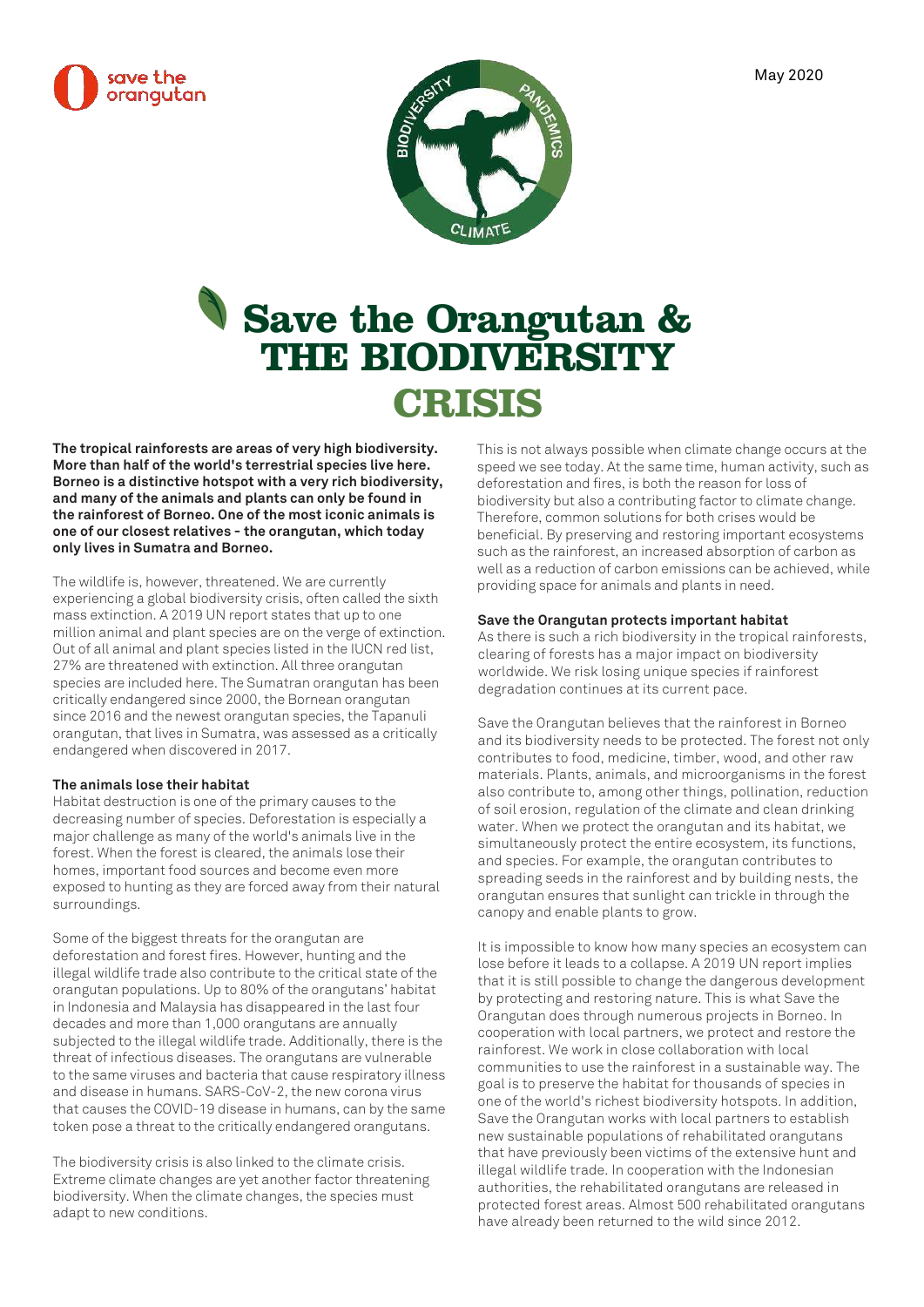



# **Save the Orangutan & THE CLIMATE CRISIS**

**Preserving the rainforest is an important factor in protecting the animals and people of the forest. The rainforest especially the tropical peatland forest - also plays a central role in the fight against climate change. In order to reduce the global climate impact, it is necessary to stop the deforestation and to replant degraded forest areas.**

The world's forest has a unique ability to absorb CO2 from the atmosphere and to store carbon in tree trunks, leaves, and roots. For this reason, forests play a key role when it comes to reducing climate change. The extensive deforestation of tropical rainforests destroys important areas that regulate the climate. Major forest fires in the tropics cause large amounts of CO2 to be released into the atmosphere. As much as 20% of human CO2 emissions are estimated to derive from deforestation worldwide, making it the second largest form of CO2 emissions after fossil fuel. Furthermore, deforestation also affects the water cycle and accelerates soil erosion.

#### **The importance of the Indonesian forests for the climate**

Although forests are important for the climate, the peatlands have a particularly important role. Peatlands are an extremely efficient carbon reservoir as the peat consists of large amounts of partially decomposed residues of dead plants. Although the peatlands cover only 3% of the earth's land surface they store 20-25% of all soil carbon. As much as 36% of the world's tropical peatland forests are located in Indonesia and the peatlands in Borneo are one of the largest carbon reservoirs in the world. The average depth of the peatland is 5.5 meters, which is one of the reasons why pristine peatlands in Indonesia store an average of 12 times more carbon than other tropical rainforests in Asia.

Peatlands store large amounts of carbon in the soil, while other forest areas store most of the carbon in the trees above the ground. When it comes to peatland forests it is, therefore, not only the trees, but the peat itself that is important. The trees are important for stabilizing the peat and avoiding drought and CO2 emissions. One of the biggest reasons for greenhouse gas emissions in Indonesia is the draining of peatland forests and the burning of forests and peatlands in order to utilize the areas for plantations or mining.

#### **Forest conservation as a part of the climate solution**

At Save the Orangutan we are very concerned about the consequences of the climate crisis. In Borneo, deforestation has already led to increased temperatures and less rain - in addition, extreme weather phenomena and forest fires have become increasingly common. These changes not only largely impact people all over the world - also animals, such as the orangutan, are also threatened by the rapid climate changes and the loss of habitat.

The important role of the forest – not to mention the rainforest in the fight against climate change cannot be overlooked. Save the Orangutan sees a combination of conservation and restoration of the forest as a strong natural climate solution, also protecting animals and people living in these areas. However, this should not be considered an alternative to reducing the carbon emissions of the industrial sector, but rather an invaluable effort in the fight against climate change.

## **Save the Orangutan's climate action**

Save the Orangutan works together with local partners and other environmental organizations to change the attitude of the Indonesian government regarding the importance of the rainforest. Since the UN Climate Summit in Bali in 2007, Indonesia has become increasingly aware of its CO2 emissions. In 2015, major forest fires ravageded the country. The fires led to Indonesia becoming the world's third largest carbon emitter. In 2019, forest fires ravaged again in Indonesia. Two million hectares burned down in 2015 and 1.6 million hectares burned down in 2019. If climate targets are to be achieved, efforts to preserve and restore Borneo's rainforest should be strengthened and fire prevention should be intensified.

Save the Orangutan works together with our partners on specific projects aimed at protecting and replanting the rainforest and increasing its resilience. Among other things this includes:

- Patrolling in protected forest areas to minimize illegal logging
- Replanting degraded forest areas with local and naturally occurring tree species
- Blocking man-made drainage canals in order to increase water levels and reduce drought and degradation of the peatlands.
- Preventing and fighting forest fires in collaboration with local communities living in and around the rainforest.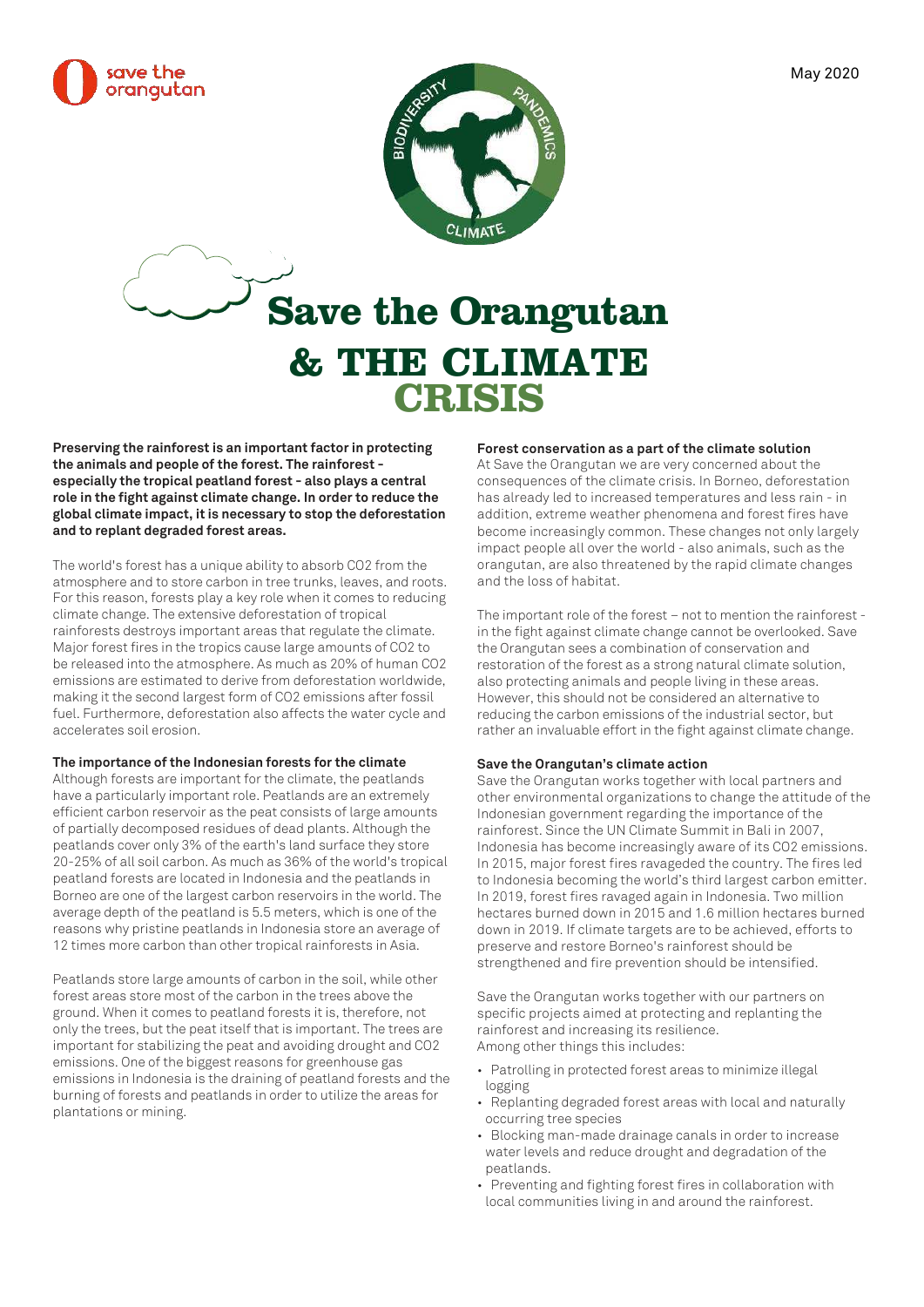



# **Save the Orangutan & PANDEMICS**

**The COVID-19 pandemic sends a clear signal regarding the vital importance of nature conservation. Experts and organizations around the world argue that the spread of zoonoses - diseases transmitted from animals to humans – have increased due to human activity such as wildlife trade, destruction of animal habitats, and human-induced climate change.**

Therefore, it is crucial to stop deforestation and begin to utilize the biodiversity in a sustainable and healthy way. This will reduce the risk of new pandemics that leads to loss of life and economic downturns.

# **Increase of zoonoses**

Well-known diseases originating from animals are SARS, HIV, Zika and Ebola - and now also COVID-19. The risk of diseasecausing microorganisms transmitting from animals to humans has always existed. However, an notable increase of the number of zoonoses has been recorded due to people's extensive impact on ecosystems and close contact with wild and domesticated animals.

A study published in Nature (2008) shows that 60% of more recent infectious diseases originated from animals and almost 72% of that come from wild animals. Meanwhile, the United Nations Environment Program (UNEP) estimates that 75% of all new infectious diseases derive from wild animals.

#### **What is the reason for the increase?**

The risk of new diseases and the spread of infection increases when we change the relationship between wildlife and humans - for example when new land is cultivated or when the rainforest is cleared. Deforestation leads, among other things, to animals being forced away from their natural habitat and closer to humans and domesticated animals in the hunt for food and a new habitat. When we change and destroy ecosystems, viruses also more easily adapt to new hosts. This mainly affects those living close to the forest. However, with the spread of infection, wet markets as well as wild animals adapting to densely populated cities and other areas created by humans, it can affect us all - with globalization it can even lead to pandemics.

Simultaneously, climate change can have a - primarily negative - effect on our health. The spread of infection changes as the climate changes.

Rising temperatures can, up to a certain degree, cause many microorganisms to multiply faster. Similarly, climate change causes an increased amount of extreme weather phenomena such as drought and floods, which also contribute to the spread of diseases.

## **How do we avoid pandemics?**

This does not mean that we should see nature and animals as our enemies. On the contrary, it is human activity, such as increased deforestation and human-induced climate change, that causes the number of zoonoses to increase. The risk of disease, and in the worst case, pandemics, is yet another clear sign that we should take care of our remaining nature. For the sake of biodiversity, for nature itself and for the climate - as well as for our own health. As long as we leave nature untouched, it takes care of itself. Therefore, the best way to avoid pandemics in the future is to protect our nature and its biodiversity.

Research indicates that a rich biodiversity can even protect us from diseases. The more animals a disease passes through, the more likely it is that the spread will be stopped as some animals cannot become infected.

To limit the spread of diseases, people need to take more responsibility and respect nature. It is absolutely crucial that we learn from and bring with us what the corona pandemic has taught us, even after the crisis is over.

2020 was supposed to be a year focused on climate and biodiversity. However, this agenda is now threatened, which causes major concern since the efforts to reduce climate change and avoid the mass extinction of animals and plants are directly linked to reducing the risk of future pandemics.

#### **Save the Orangutan's efforts to avoid future pandemics**

Save the Orangutan works in close collaboration with local partners to preserve Borneo's rainforest and protect the forest's biodiversity.

In connection to the corona crisis, we have increased the spread of information among local communities about the risk of zoonoses and the importance of a sustainable and healthy use of the rainforest. We also support efforts to protect the local communities living in or around the rainforest, from infectious diseases.